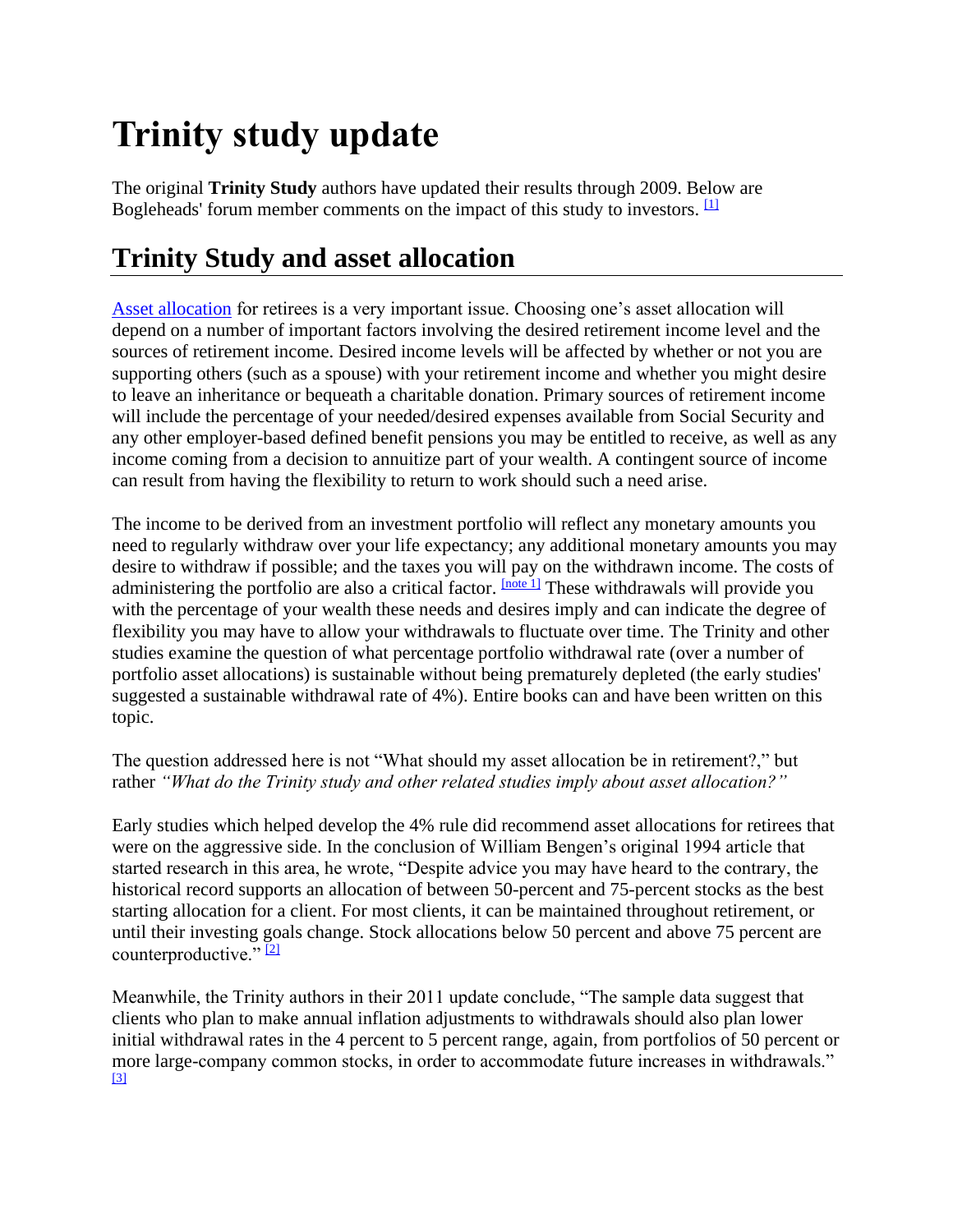Boglehead's Forum user *traumamoma* noticed in the updated Trinity study's Table 2 for inflation-adjusted withdrawals that the probability of success was maximized with a 75% stock allocation, writing:

"I guess the only question left to be asked is how many of us approaching retirement ( I am 6-7 years away ) are prepared to head into the great unknown of retirement with 75 percent in equities? It scares the hell out of me, to be honest. It is gonna take some real intestinal fortitude. I would have a tough time with that allocation now with 2 paychecks coming in every few weeks. Once the paychecks stop, it will be exponentially tougher. I would love to know if people are prepared to jettison "age in bonds" and actually act on the data presented above…"

Fortunately for those who feel the same way as *traumamoma*, more recent work in this area has shown a reduced need for such an aggressive asset allocations for retirees.

First, regarding the Trinity study itself, the fact that 75% stocks increased the probability of success for 4% inflation-adjusted withdrawals is not a strong reason to choose this allocation. The difference between 100% success for 75/25 and 96% for 50/50 is just that in two years (1965 and 1966) the maximum withdrawal rate fell slightly below 4% with 50/50, but stayed slightly above 4% with 75/25. It is not that big of deal when considering your overall return requirements and tolerance for risk.

As well, already by 1996, William Bengen produced a figure showing that the safe withdrawal rate from a historical perspective varied very little for stock allocations between 35% and 90%. Using data for the S&P 500 and intermediate-term government bonds, he found that the historically-safe withdrawal rate was always above 4% for rolling 30-year periods since 1926 for stock allocations between 35% and 90%.  $[4]$ 

The difference in data choice for the fixed income component between William Bengen's work and the Trinity study deserves mention. William Bengen used intermediate-term government bonds, which allows for a 100% success rate for the inflation-adjusted 4% withdrawal rate rule. Meanwhile, the Trinity study uses more volatile long-term corporate bonds, which caused the maximum inflation-adjusted withdrawal rate for new retirees in 1965 and 1966 to dip below 4%.

In 2010, [Wade Pfau](https://www.bogleheads.org/wiki/Wade_Pfau) produced a similar figure (see Fig.1) using data between 1900 and 2008 for 17 developed market countries.  $[5]$  In the U.S. case, with this dataset, the choice of stock allocations between 30% and 80% had very little impact on the safe withdrawal rate. This 2010 article also speaks to the issue that the United States experienced very favorable asset returns during the 20th century relative to most other developed market countries. Hoping for a repeat performance of this in the 21th century may be overly optimistic. Specifically on the issue of whether future U.S. asset returns will be as high as past returns, Jack Bogle wrote in 2009, "Please, please please: Don't count on it" (page 60). This viewpoint suggests caution about expecting an overly aggressive stock allocation to work out as well as it has in the past.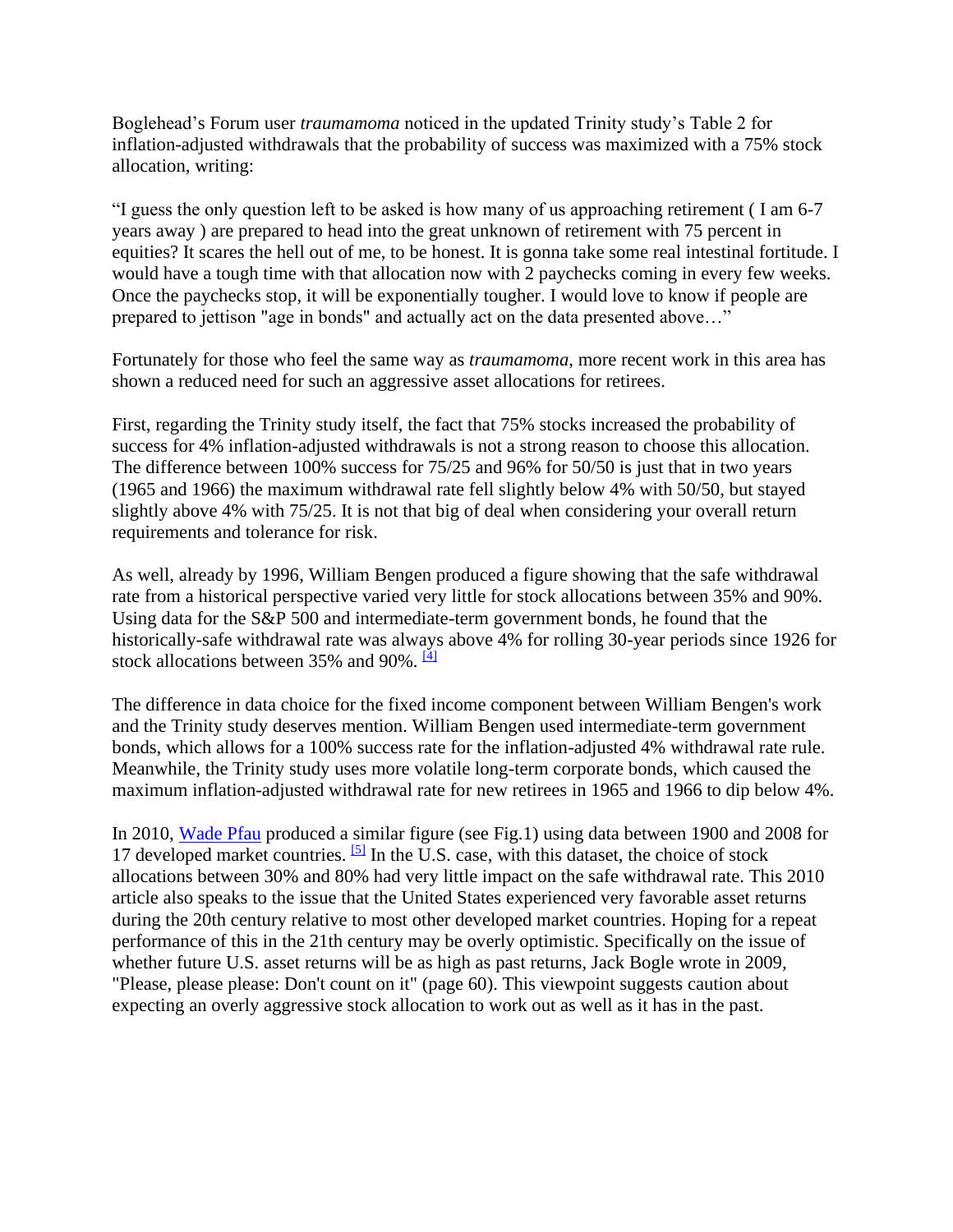#### **Monte carlo simulations and sensitivity analysis**

Fig.1. Maximum Sustainable Withdrawal Rate by Percentage Allocation to Stocks<sup>[\[6\]](https://www.bogleheads.org/wiki/Trinity_study_update#cite_note-7)</sup>

The above discussions were based on rolling 30-year periods from the historical data. Bogleheads Forum member Dick Purcell used the "Portfolio Pathfinder" software to investigate this issue using Monte Carlo simulations, which are simulated data based on the same underlying characteristics (means, standard deviations, and correlations) as the updated Trinity study. He reported the following results through private correspondence:

Applying Monte Carlo with the Trinity return-rate-probability data you provided, I get success probabilities well below what I've seen reported from historical-sequence simulation, and remarkable insensitivity to allocations. Here is a summary of what I get:

> • 30 years, withdrawal 4% inflation-adjusted (no fees):



Note: Assumptions include perfect foresight for each stock allocation, a 30-year retirement duration, no administrative fees, annual inflation adjustments for withdrawals, and annual rebalancing.

Source: Own calculations from Dimson, Marsh, and Staunton (1900 - 2008) data.

- 1. Considering all allocations, the best success probability is 87%.
- 2. That 87% success probability is achieved at any allocation that is at least 60% stocks.
- 3. An 86% success probability is achieved with stocks allocation 40% or 50%.
- Reduce withdrawal to 3.5% inflation-adjusted (no fees):
- 1. Considering all allocations, the best success probability is 92%.
- 2. That 92% success probability is achieved at any allocation from 20% stocks to 80% stocks.
- Reduce withdrawal to 3% inflation-adjusted (no fees):
- 1. Considering all allocations, the best success probability is 98%.
- 2. That 98% success probability is achieved only with 0% stocks.
- 3. A 97% success probability is achieved with any allocation from 20% stocks to 80% stocks.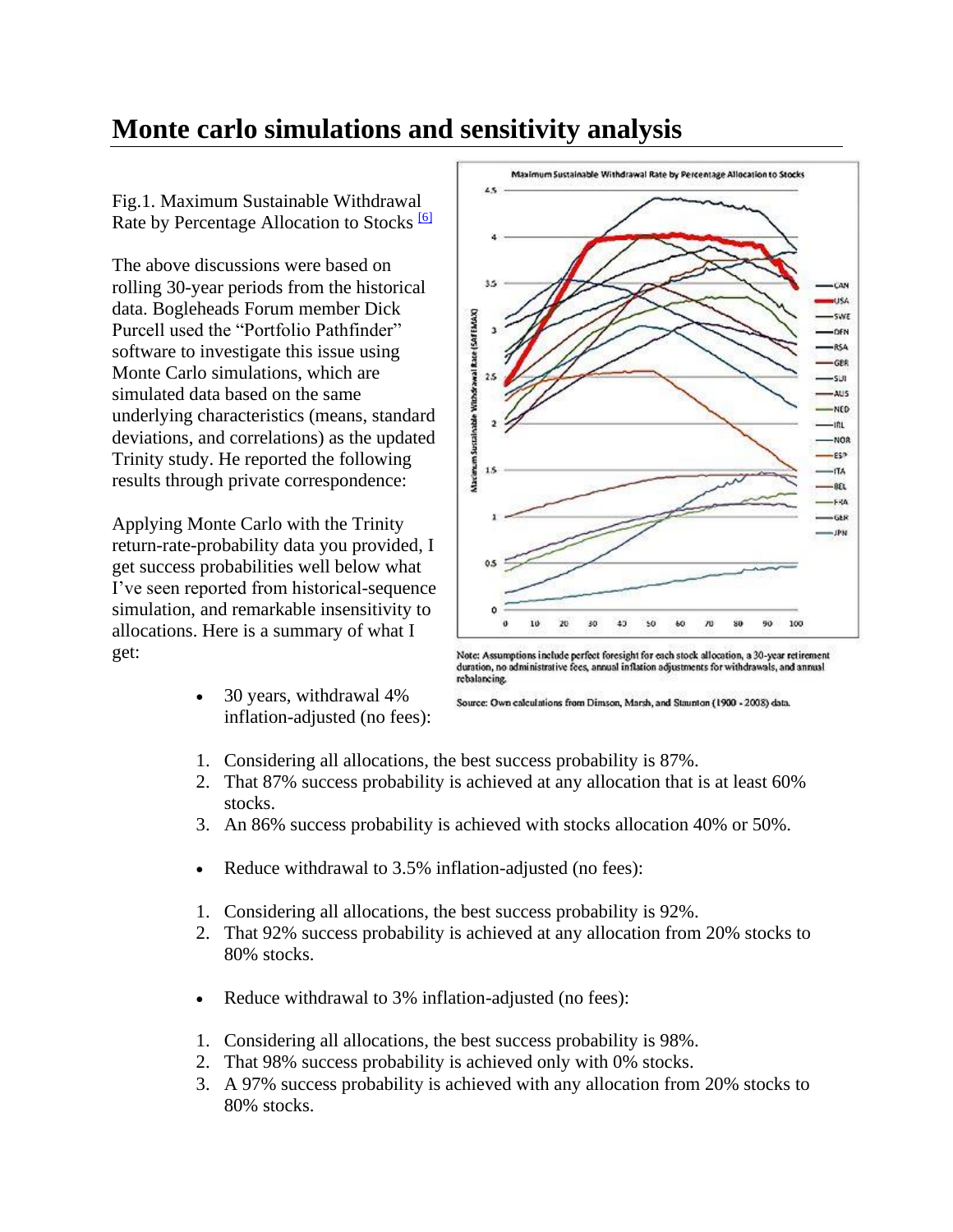Also relevant to this issue, in 2011, Wade Pfau produced a figure which looked at the issue of optimal asset allocation over the working phase of one's career and measured the expected satisfaction received from the distribution of wealth accumulation possibilities at retirement for different asset allocation strategies that varied over time as one approaches retirement.<sup>[\[7\]](https://www.bogleheads.org/wiki/Trinity_study_update#cite_note-8)</sup> Though the most aggressive of investors may wish to keep 100% stocks at their time of their retirement, the range of investors from somewhat aggressive to quite conservative would find their optimal asset allocations at retirement as ranging between 30% and 70% stocks.

Before concluding, a few key assumptions for these studies must be understood. *First, they are based on historical data from the U.S., and so the applicability of these success probabilities depends on future stock and bond returns behaving with the same patterns as we have seen historically.* Second, because these studies rely on long periods of historical data, they tend to only include stocks and traditional bonds. Retirees may wish to consider including TIPS in their retirement portfolios, as well as international assets, real estate, and other alternative assets. Third, though it is beyond the scope of this discussion to be considered further, retirees may wish to investigate whether they can benefit from purchasing nominal and/or inflation-adjusted annuities with a part of their retirement wealth.

These points aside, generally speaking, the studies mentioned above together tend to suggest that stock allocations anywhere between 20% and 80% will keep retirees within their area where maximum sustainable withdrawal rates will be at their highest. Beyond this, retirees should consider their own return needs and risk tolerances to decide on which asset allocation is most appropriate. One final point is that these studies do almost uniformly discourage a 0% stock allocation [though the results may or may not be different if TIPS could be incorporated into the analysis].

#### **Notes**

1. [Wade Pfau:](http://www.bogleheads.org/forum/viewtopic.php?p=1007284#1007284) "The 50-50 portfolio over 30 years with 4% withdrawals had a 96% success rate without fees, 84% success rate with 1% fees, and 65% success rate with 2% fees. This, in and of itself, is a reason to be cautious about using 4%."

#### **See also**

- [Life expectancy calculators](https://www.bogleheads.org/wiki/Tools_and_Calculators#Life_expectancy_calculators)
- [Safe Withdrawal Rates](https://www.bogleheads.org/wiki/Safe_Withdrawal_Rates) (Original Trinity study)

#### **References**

- 1. [Trinity Study Authors update their results,](http://www.bogleheads.org/forum/viewtopic.php?p=1010376#p1010376) forum discussion, direct link to post.
- 2. Bengen, William P. 1994. ["Determining Withdrawal Rates Using Historical Data.](http://spwfe.fpanet.org:10005/public/Unclassified%20Records/FPA%20Journal%20March%202004%20-%20The%20Best%20of%2025%20Years_%20Determining%20Withdrawal%20Rates%20Using%20Histo.pdf)" Journal of Financial Planning 7, 4 (October): 171-180.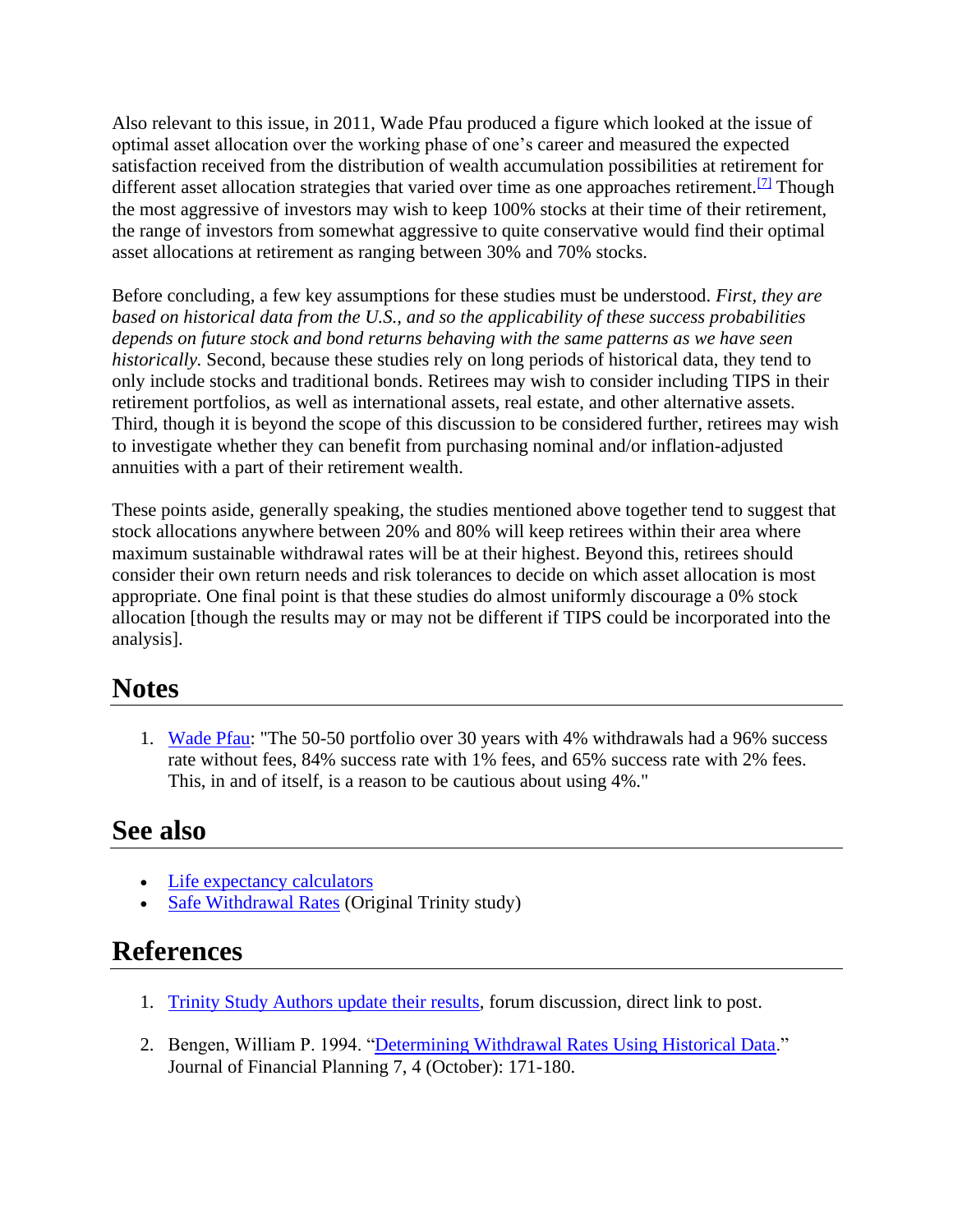- 3. Cooley, Philip L., Carl M. Hubbard, and Daniel T. Walz. 2011. ["Portfolio Success Rates:](https://www.onefpa.org/journal/Pages/Portfolio%20Success%20Rates%20Where%20to%20Draw%20the%20Line.aspx)  [Where to Draw the Line.](https://www.onefpa.org/journal/Pages/Portfolio%20Success%20Rates%20Where%20to%20Draw%20the%20Line.aspx)" Journal of Financial Planning 24, 4 (April).
- 4. Bengen, William P. 1996. ["Asset Allocation for a Lifetime.](http://www.bobsfinancialwebsite.com/pdfs/1996_Bengen_15388_1.pdf)" Journal of Financial Planning 9, 8 (August): 58-67.
- 5. Pfau, Wade D. 2010. "An International Perspective on Safe Withdrawal Rates from Retirement Savings: The Demise of the 4 Percent Rule?" Journal of Financial Planning 23, 12 (December): 52-61. (also available from [Repec](http://ideas.repec.org/p/ngi/dpaper/10-12.html) and at [SSRN\)](http://ssrn.com/abstract=1699526)
- 6. Wade Pfau |Pfau, Wade D. 2010. "An International Perspective on Safe Withdrawal Rates from Retirement Savings: The Demise of the 4 Percent Rule?" GRIPS Discussion Papers 10-12, National Graduate Institute for Policy Studies, revised Oct 2010.
- 7. Pfau, W. D., "An Optimizing Framework for the Glide Paths of Lifecyle Asset Allocation Funds." Applied Economic Letters. Vol. 18, No. 1 (2011), 55-58. (also available at [SSRN\)](http://ssrn.com/abstract=1488670).

### **External links**

- [Trinity Study Authors update their results,](http://www.bogleheads.org/forum/viewtopic.php?t=71850) forum discussion
- [Trinity Study Updates,](http://wpfau.blogspot.com/2011/04/trinity-study-updates.html) by [Wade Pfau](http://www.blogger.com/profile/04168922717655562721) (forum member Wade)
- [Trinity Study, Retirement Withdrawal Rates and the Chance for Success, Updated](http://wpfau.blogspot.com/2010/10/trinity-study-retirement-withdrawal.html)  [Through 2009,](http://wpfau.blogspot.com/2010/10/trinity-study-retirement-withdrawal.html) by [Wade Pfau](http://www.blogger.com/profile/04168922717655562721) (forum member Wade)

#### **Bibliography**

- Bengen, William P. 1994. "Determining Withdrawal Rates Using Historical Data" Journal of Financial Planning 7, 4 (October): 171-180.
- Bengen, William P. 1996. ["Asset Allocation for a Lifetime.](http://www.simonemariotti.com/downloads/Papers%20finanziari/Bengen%2096.pdf)" Journal of Financial Planning 9, 8 (August): 58-67.
- Bogle, John C. 2009. Enough: True Measures of Money, Business, and Life. Hoboken, New Jersey: John Wiley and Sons.
- Cooley, Philip L., Carl M. Hubbard, and Daniel T. Walz. 1998. ["Retirement Savings:](https://www.aaii.com/files/pdf/6794_retirement-savings-choosing-a-withdrawal-rate-that-is-sustainable.pdf)  [Choosing a Withdrawal Rate That Is Sustainable.](https://www.aaii.com/files/pdf/6794_retirement-savings-choosing-a-withdrawal-rate-that-is-sustainable.pdf)" American Association of Individual Investors Journal 20, 2 (February): 16-21.
- Cooley, Philip L., Carl M. Hubbard, and Daniel T. Walz. 2011. ["Portfolio Success](http://www.onefpa.org/journal/Pages/Portfolio%20Success%20Rates%20Where%20to%20Draw%20the%20Line.aspx)  [Rates: Where to Draw the Line.](http://www.onefpa.org/journal/Pages/Portfolio%20Success%20Rates%20Where%20to%20Draw%20the%20Line.aspx)" Journal of Financial Planning 24, 4 (April).
- Pfau, Wade D. 2010. "An International Perspective on Safe Withdrawal Rates from Retirement Savings: The Demise of the 4 Percent Rule?" Journal of Financial Planning 23, 12 (December): 52-61. (also available from [Repec](http://ideas.repec.org/p/ngi/dpaper/10-12.html) and at [SSRN\)](http://ssrn.com/abstract=1699526).